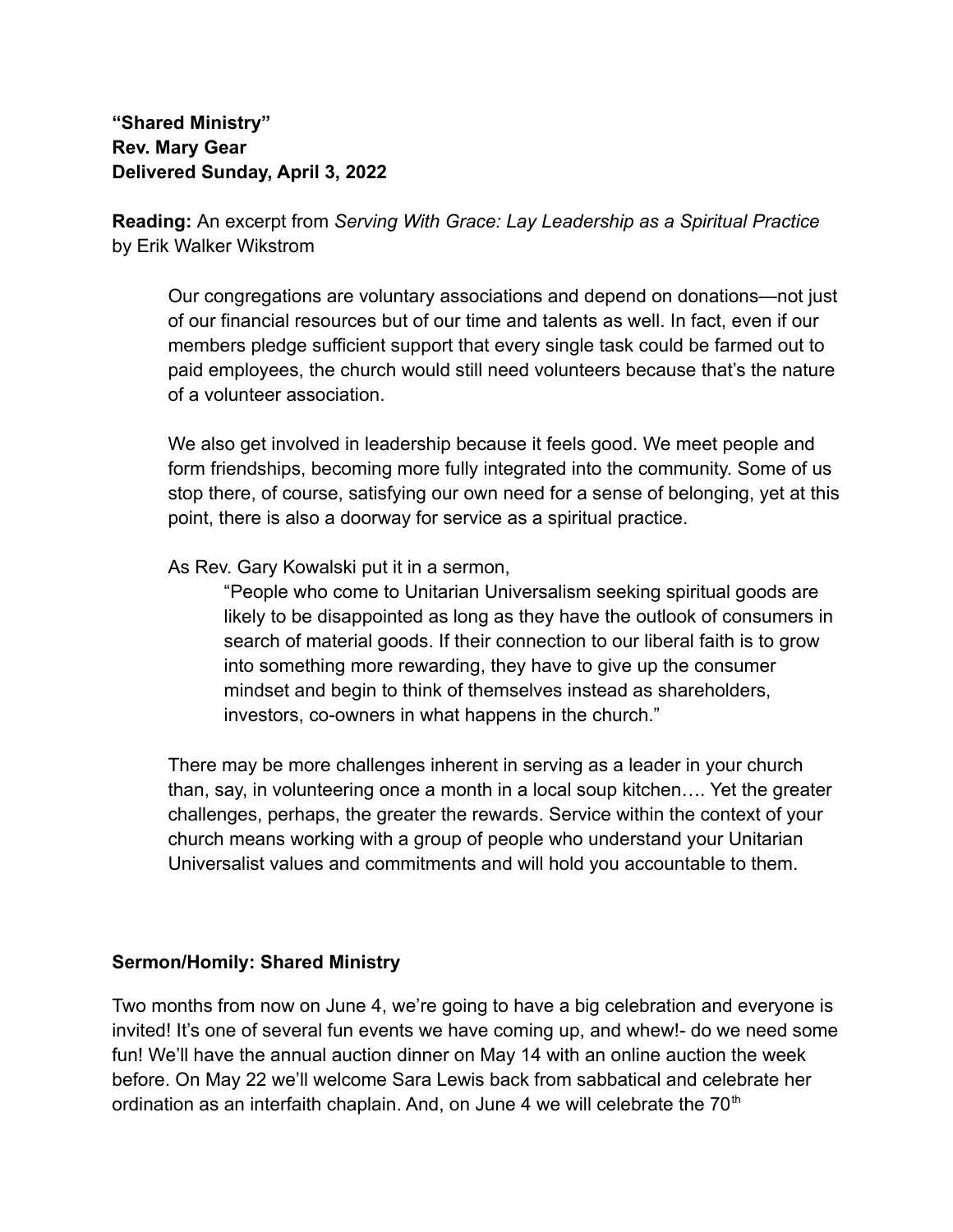anniversary of OUUC and celebrate my installation as your settled minister.

It has been almost 20 years since this congregation installed Rev. Arthur Veini on April 28, 2002. And, we all know a lot has changed since then.

So today I want to say a bit about what an installation is and how we can prepare for it. First, I want to tell a bit of OUUC's story so we have a sense of where we've come from and what we've come through.

## First some history.

On Oct. 6, 1952 a UFO was sighted in Olympia, WA when, as part of the Fellowship Movement to expand our faith in the west, the Unitarian Fellowship of Olympia was recognized. A small group gathered in rented space on Sunday evenings twice a month for lay-led meetings that included philosophical discussion and intellectual exploration.

Over the years, the Fellowship grew quickly through word-of-mouth and some publicity. Some people had been members of Unitarian congregations elsewhere and found UFO through the Yellow Pages or newspaper ads. Others were seeking a community and a place to raise their families. Some wanted to explore their own spirituality. Still others joined because of the activism and civic engagement of the members.

In 1968 the Fellowship purchased its own building in Tumwater, for \$10,000 cash, a historic building that is still there. It was not an easy or unanimous decision to purchase a building; some thought it was a waste of money that could be used for other purposes. Church history says it caused a schism, with some members leaving the fellowship.

Members also wondered about sharing the work of the Fellowship with a minister. Some felt they needed more structure and the support of a professional. Not everyone felt this way, but those wanting structure and support won out. In 1978 the Fellowship asked Bill Arensmeyer, a UFO member and trained Methodist minister, to serve quarter-time.

After about a year, the Fellowship looked for a more permanent minister and in 1979 asked Roger Kuhrt to serve them quarter time. Roger was ordained in the United Church of Christ, an intellectual who focused on self-actualization and social activism.

The history from 1982 tells of the first service auction held that November, the precursor to the annual auction we have now.

When Roger left in 1985, the Fellowship did their first formal search for their next minister.

After a year of lay leadership, UFO members invited Donna DiSciullo (de-shoe-low) to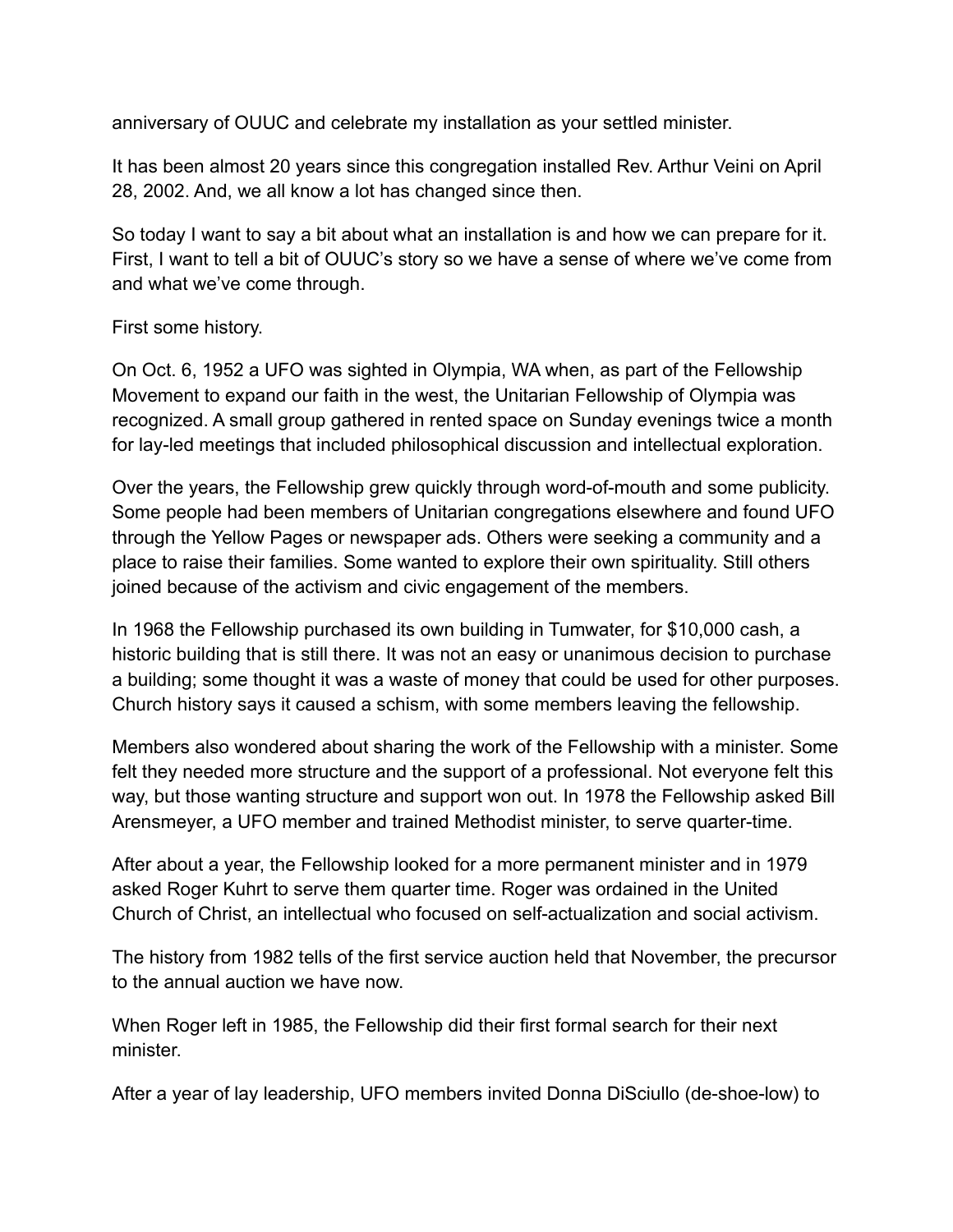join them. Donna was a new minister, but not new to Unitarian Universalism. She helped the congregation discern their identity and in 1986, the Unitarian Fellowship of Olympia became the Olympia Unitarian Universalist Congregation. When Donna unexpectedly left the area in 1989, the fellowship once again went seeking a minister.

They found Sandra Lee, also a new Unitarian Universalist minister. Church history describes Sandra as the most complex and controversial minister yet. During her ministry, Sandra brought in professional musicians and helped OUUC become a Welcoming Congregtion to the LGBTQ community. She transitioned the organization to a more formal structure and hired the first staff, Darlene Sarkela for the office and later Troy Fisher for music. Both are still here.

The congregation continued to grow and in 1993, achieved the dream of designing and building their own home; the first building on this land. Sandra's husband, Don, is described as finding creative ways to help fund the new building.

With a booming children's program, the new building was soon outgrown, so members purchased the house and land next door, which was immediately put to beneficial use housing religious education classes and later served as the Out of the Woods shelter.

But not everyone was comfortable or happy with Sandra's style, or with Don's involvement in church finances. After months of conflict and controversy, Sandra resigned in 1999. Her departure caused a schism with some members leaving to form the All Souls Fellowship in Olympia, which disbanded just last Summer. And financial matters were more closely monitored and brought under the control of a congregant-led Finance Committee.

In 1999 OUUC invited its first interim minister, an intentionally short ministry to help with transition. Shirley Ranck is described as a calm bridge, helping the congregation become ready for their next minister.

OUUC members called Arthur Veini as the first full-time minister in 2001, just a week before 9/11. Arthur is described as bringing a vision of congregational life and justice to OUUC. He invited a group of houseless people to the parking lot--Camp Quixote. He focused his energies on interfaith leadership, social action, and the spiritual life of OUUC members. The Board, committees and lay leaders managed most of the administrative aspects of church life. During this time, the congregation continued to grow, so in 2010 remodeled and expanded the building to its current size.

With growth, the congregation moved from a pastoral-size with the minister at the center of things, to a program-sized congregation with programs at the center, a shift that continues to this day.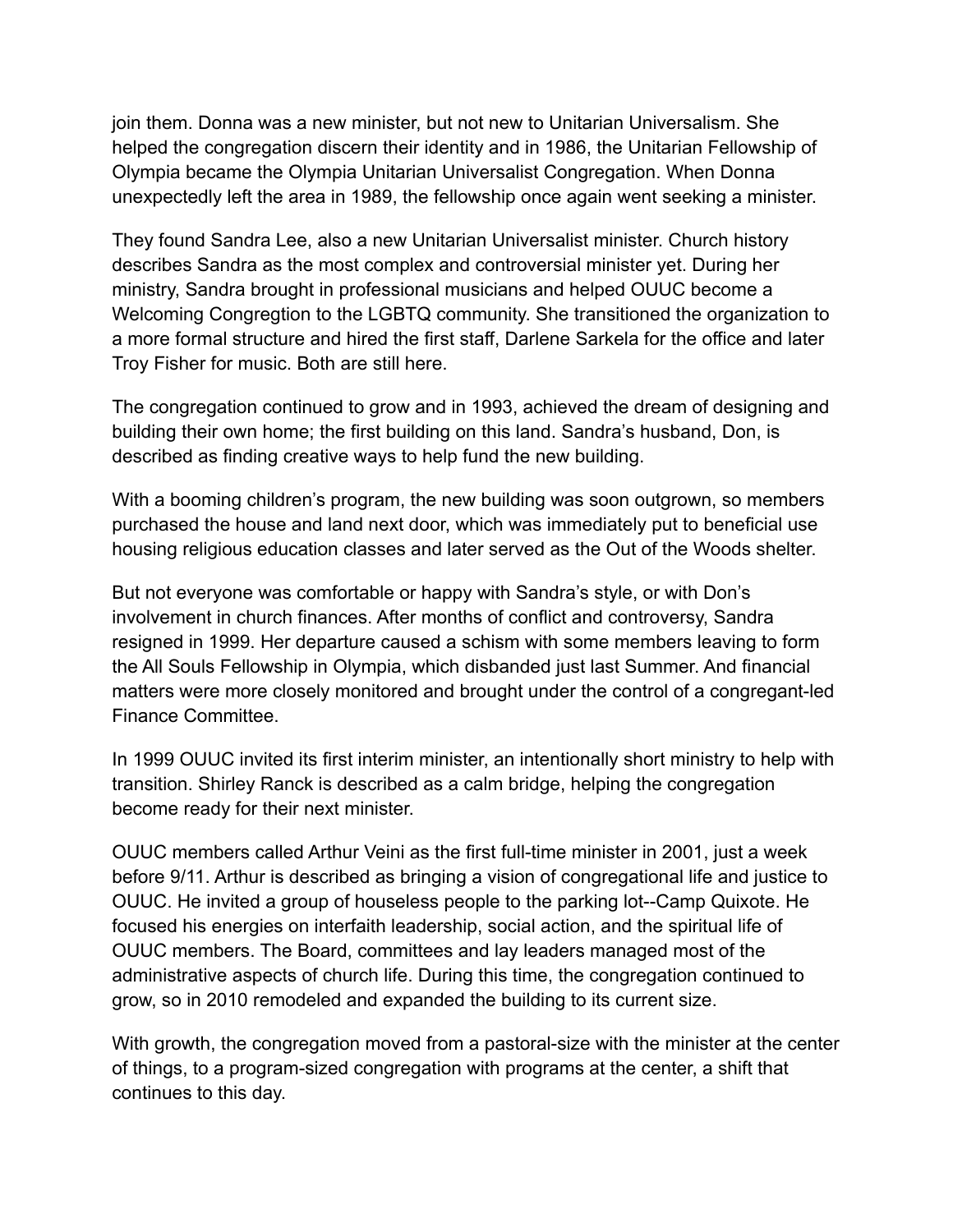2012 brought more tension to the congregation. A staffer had legal troubles that were not related to their position at OUUC, but affected their position. When Arthur took personnel actions that included placing the staffer on administrative leave, some members were angry at the disruption, angry with Arthur and the Board; some were supportive of the actions, and others left the congregation. The congregation was divided, with some broken relationships and broken trust. When the legal trouble was cleared and the staffer returned in 2013, the echoes of the conflict could still be heard.

Toward the end of Arthur's ministry, the congregation explored a new model of governance or how to share power and make decisions. The congregation voted to change the bylaws to support this new model of policy governance, placing more authority with the Board and more responsibility with the staff.

When Arthur retired in 2014, he was OUUC's longest serving minister and congregants grieved his leaving; some still do. OUUC invited another transitional minister, Emily Melcher, who said the goal of her ministry was to disrupt things. And that she did. Emily moved the congregation even further into the new governance model, disbanding many long-standing committees and the Program Council that coordinated them. The organizational structure changed, and many things shifted in preparation for a new settled minister.

But that ministry was short-lived. Thomas Perchlick was at OUUC for about 7 months before leaving in 2016 as the result of a negotiated resignation, which is a mutual agreement for a minister to leave a settlement. Not only were the hopes of the congregation for a new minister dashed, but there was controversy again. While the new governance model gave the Board the authority to make this decision and to protect the confidentiality of a personnel action, some were upset that the entire congregation was not consulted. Some were happy with Thomas's ministry and confused by his leaving. Others fully supported the Board's decision.

After that, OUUC members invited another transitional minister, Eric Posa, to help further the governance shift, to help make sense of what had happened, and to re-examine wishes for the future. In 2017, the congregation also voted to sell the house and land next door, saying goodbye to the Out of the Woods shelter. Some still grieve that decision.

During this transitional time, the congregation entered an extended period of reflection and discernment about their future and what kind of ministry they wanted. In the Spring of 2019, OUUC searched for a settled minister and on May 5, the congregation voted to call me to minister for the next leg of the journey.

Let's just pause for a moment to take a breath after galloping through 70 years of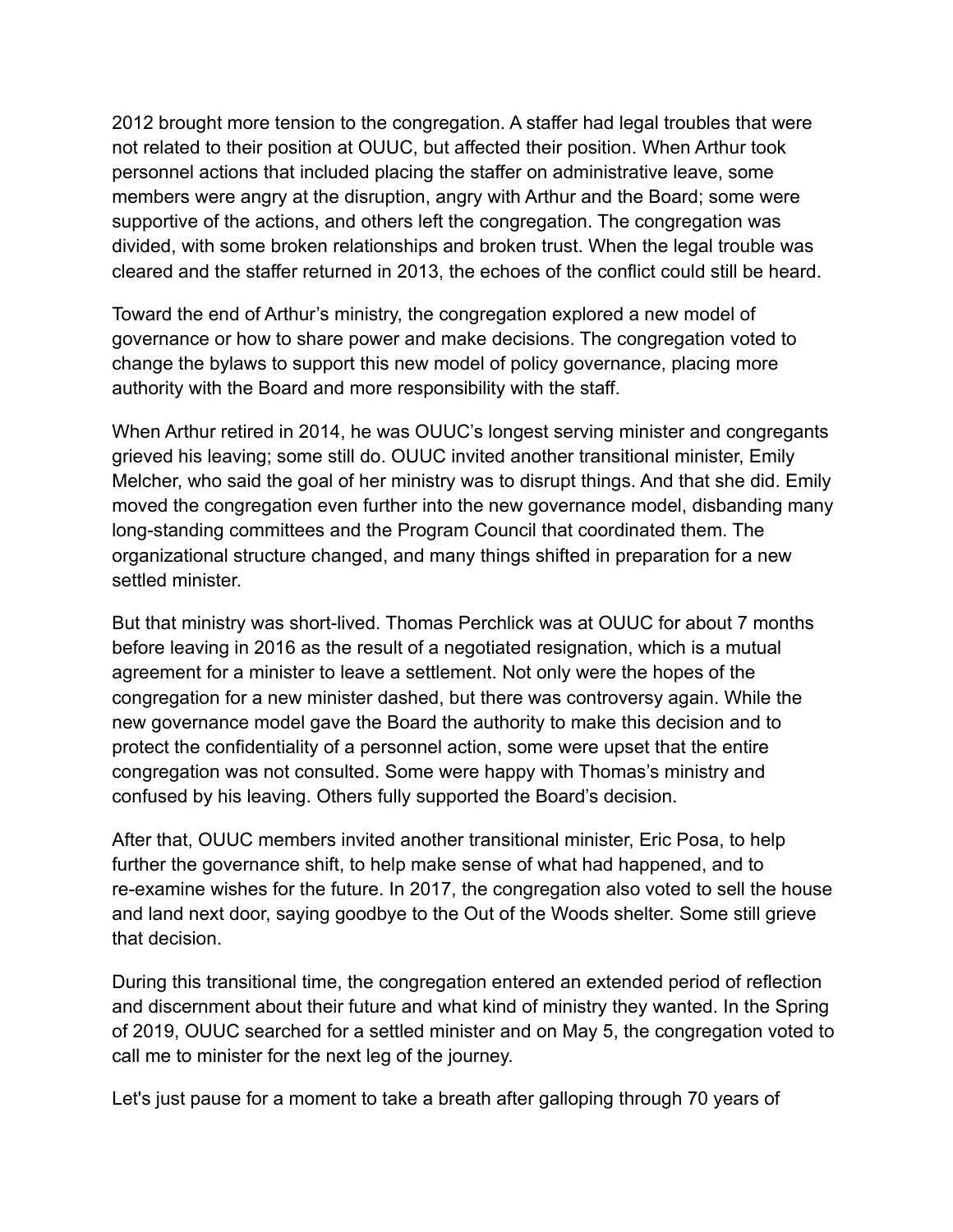## congregational history!

When I arrived in August of 2019 following the years of disruption and transition, I heard a longing for unity and cohesion, for stability and calm, for a way forward, a desire to be of purpose and relevant in the community again. Some expressed a desire to return to the sense of purpose that existed during Arthur's time. Others had never known that time and just wanted to feel a sense of moving forward to a new future of calm and purposeful action. I shared that longing for purposeful action, too.

My heart ached as I saw that leaders and staff were understandably exhausted from carrying the congregation through tumultuous change and transition. Many were weary of uncertainty, disruption, and turmoil. Others were weary of waiting for the new minister---there was a long list of things on hold.

Before too long, I noticed uncertainty about the role of the minister and what our relationship would be. There was uncertainty and differences of opinion about how decisions should be made and who should make them. It was unclear who set the priorities of the congregation, who developed the vision and mission, who decided new projects.

I noticed that I had different expectations about roles and how governance could work. So I reached out for help with understanding the history of the congregation, listening to many stories. The Board and I used a consultant to better understand the new governance model and how it worked in other congregations. There were the glimmerings of movement forward, or at least a path. We were beginning to building relationships and trust, beginning to build a shared ministry.

And then suddenly in early 2020 everything changed. With the global pandemic, all our attention and energy shifted from moving forward, to individual and collective safety, and the health of the OUUC community.

Now, two years into this crisis, I believe we have done remarkably well. It's not ideal to connect virtually, but it has helped us stay connected and we have done a good job of doing so. I am so grateful for the many volunteers who have come forward to lead groups and classes, welcome visitors online, and provide tech support. The Board and many teams continue to meet and do their important work.

There are some who have not felt as connected and I hope that will shift as we slowly return to more in-person engagement. We all know the pandemic is not done with us yet, and we are doing a good job living in the between time. That we have some fun events coming up is a testament to some hope for the future.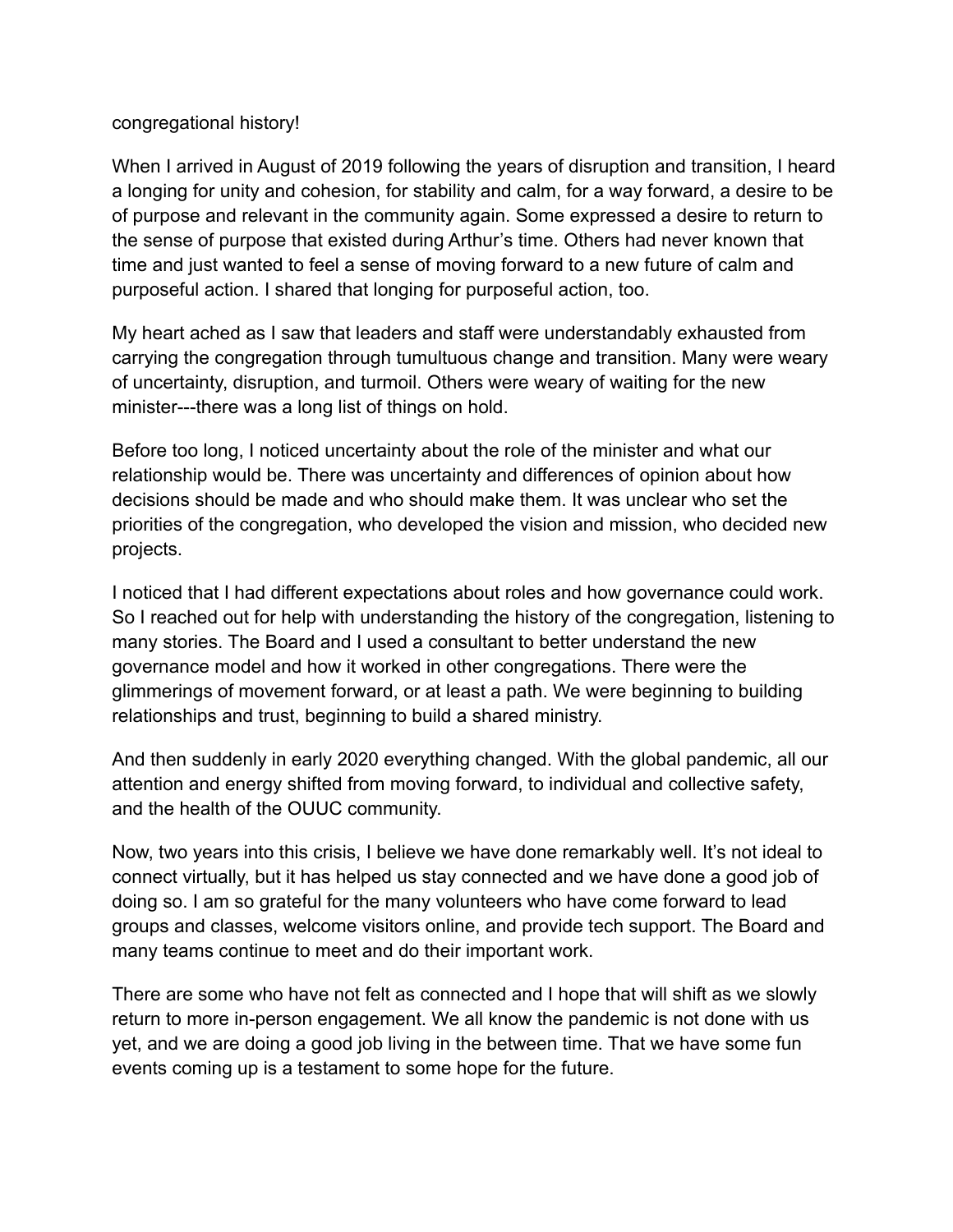Despite the uncertainty of the pandemic, some of my uncertainty about things at OUUC has cleared. I still have questions, wonderings about how things can work. I know many of you do, too. I have leaned on other consultants to help me learn more and formed a Ministry Development Team this past year to help imagine how to move forward. I've learned and grown a lot these past three years, and my heart has opened in ways I never imagined. You are my personal spiritual trainers indeed.

What I know is that OUUC is in the early stages of learning a new way of making decisions and sharing power. The process of implementing a new governance model at OUUC was slowed by many minister and lay leader transitions. And, we know more now about how policy-based governance is used in congregations, that each one does it differently and I believe that, over time, we can find a way to make it work here. We took a big step forward last year in creating and adopting a new vision, mission, and goals for the difference we want to make in our lives and in the world. Next year we can look forward to revisiting our congregational covenant. I know we can do this together and that we can do it from a place of love and care.

I also know that the transition from a pastoral to a program-sized church is still in process. We've made progress, and there are shifts in how we do things and how we think about things that remain. In other words, there is good and important work to do, work we can do together.

The history of this congregation doesn't predict the future but we can learn from it. We can see that each phase of the congregation's story gave cause for joyous celebration and had its challenges. We can see that people join a faith community for reasons that last through time: for community and connection, for spiritual growth for themselves and their families, to help make the world a better place. And we can see that predictable things can cause uncertainty and conflict: buildings and space, the purpose of gathering, power and decision-making, ministers, and shared ministry.

And that brings us to the upcoming events on June 4. On that day, we will celebrate the 70<sup>th</sup> anniversary of this congregation, from UFO to OUUC. And we will celebrate that you and I found each other and our covenantal relationship. While the vote to call me as your minister was a legal act, if you will, the Service of Installation is a spiritual act that recognizes the covenant between a congregation and a minister. Usually the installation service is done in the first or second year of a new ministry. Our ministry together has been anything but usual, so we'll do this at the end of year three with humility and joy.

To me the act of installation is a solemn and joyous occasion. The promises that we make to each other are the container that holds us as we do the important work of the congregation together. And for me, what is even more important than the promises we make is our efforts to live into those promises. None of us can promise that there won't